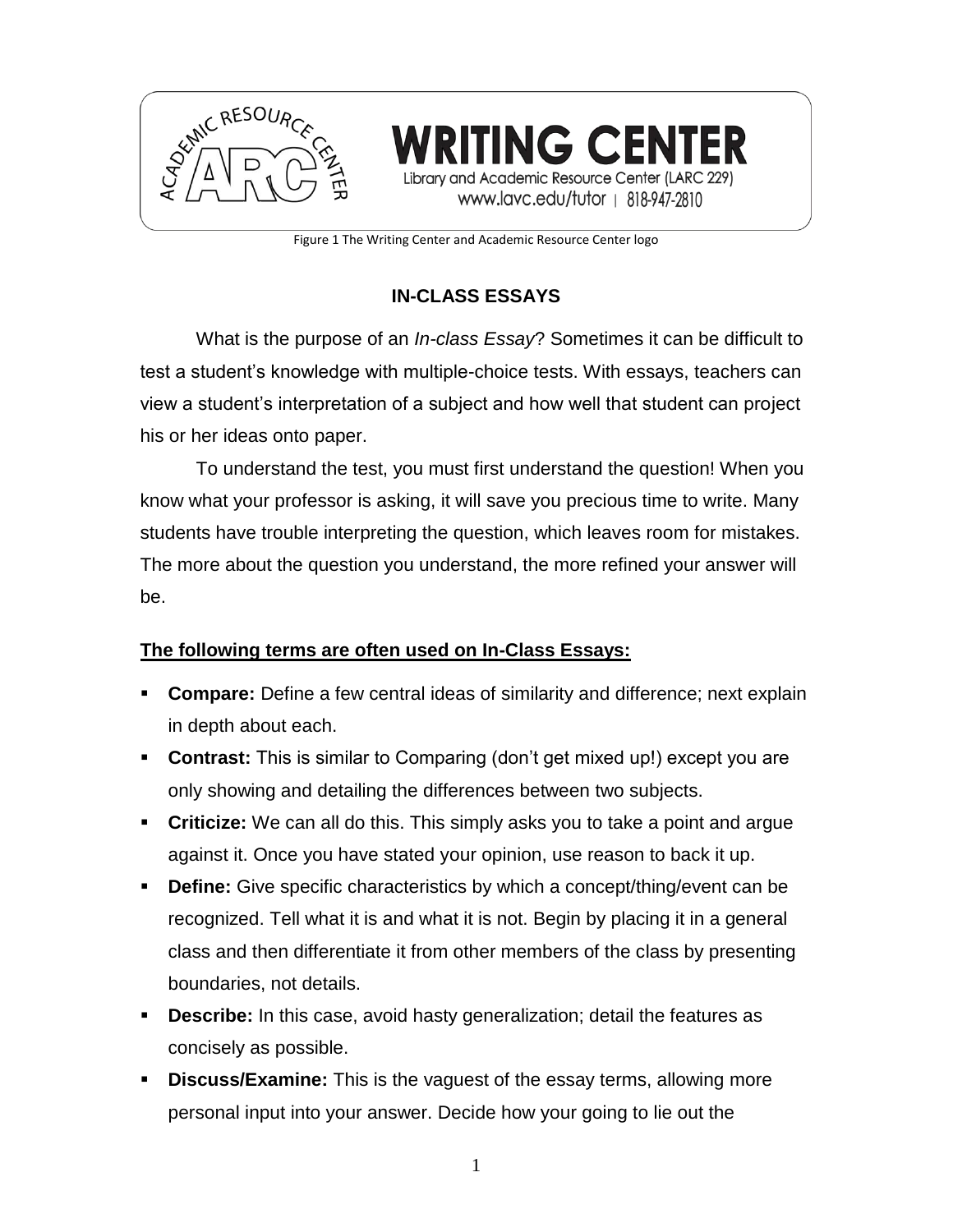question; you may want to quote, refute, then offer a counter statement, prove and illustrate your point.

- **Evaluate/ Assess:** Similar to criticizing, evaluating allows you to express your opinion, though this allows you to set forth more than one view on the position. When you move from one point of view to another, be careful to signal your changes.
- **Explain:** Asks for you to define the relationships: casual, temporal, and systematic. It asks for you to present the "*how*" and the "*why*". Give clear and intelligent reasons for, or the basic principles of something. This may demand for you to account the differences of opinions or contradictions between theory and data.
- **Illustrate:** This asks you to give details/examples to show relationships and interactions. Your two goals are to (a) find and present supporting details and (b) to show how they support your views.
- **Interpret:** Assess/translate what something means. Explain what the author means.
- **Prove/Validate:** Define the proposition that is to be proven, then give reasons for believing it. Be sure to present enough strong reasons in order to convince the reader.
- **Synthesize:** Summarize, or condense. First, describe the main points, and then omit the minor details. The question may ask you to summarize the work of more than one person to show what their texts have in common.

Be sure that you read over your Professor's instructions more than once and that you understand the key terms. People are not born good students. It takes time, practice, and dedication, but in the end, everyone can do it.

## **TIME MANAGEMENT**.

## **The Test Taking Environment:**

Imagine you are limited to an hour of writing. What do you do when you get to class? Or is there anything you can do in preparation?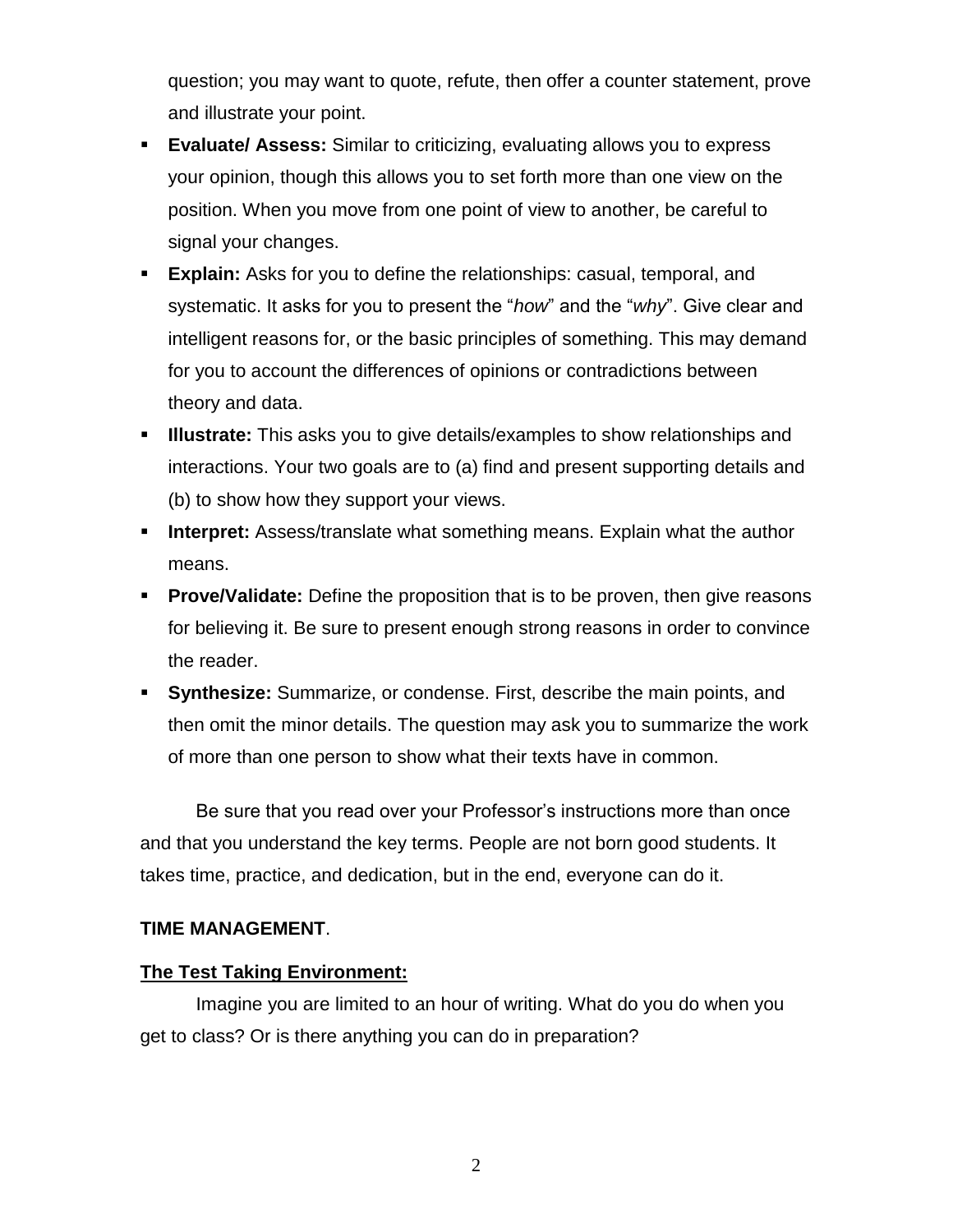# **BEFORE THE TEST:**

- Be sure to get a healthy dinner and a good night sleep before the big day. It is surprising the small amount of students that actually take this to heart. It really works!
- If all else fails the night before, supply your body with mind fuel (not junk food) in the morning.

# **DURING THE TEST:**

- Positive outlook is VERY important. When you get to class, figure out how well you want to do, and visualize the A.
- Once the Professor hands out your assignment, have a time chart plotted out to help with your writing, below is an example of such a chart.'



**Prewrite: 5-10 Mins** ■Draft/Revise: 40-45 Mins Edit/Review: 5 Mins

Figure 2 Pie Chart of Time Management for in class essays

## **The Writing Process:**

*Pre write-* As shown in the graph, use about 5-10 minutes of your time to do some Prewriting. One of the most common mistakes is just jumping into writing without first developing a focus for your essay. Techniques include: clustering, listing, free writing, and brainstorming.

*Drafting-* Usually you start with a rough draft, a raw material that can be shaped and developed. Remember essay structure, Intro – Thesis – Body Paragraphs with Topic Sentences – and Conclusion; use about 40-45 minutes for this. To compensate, use the same language in your essay that your professor has used in the prompt. This will keep you on track and ensure that your instructor knows that you are on topic.

*Edit/Review*- Try not to scratch out or completely re-write a page in your last 5 minutes, just draw a line through what you want to take out, and continue.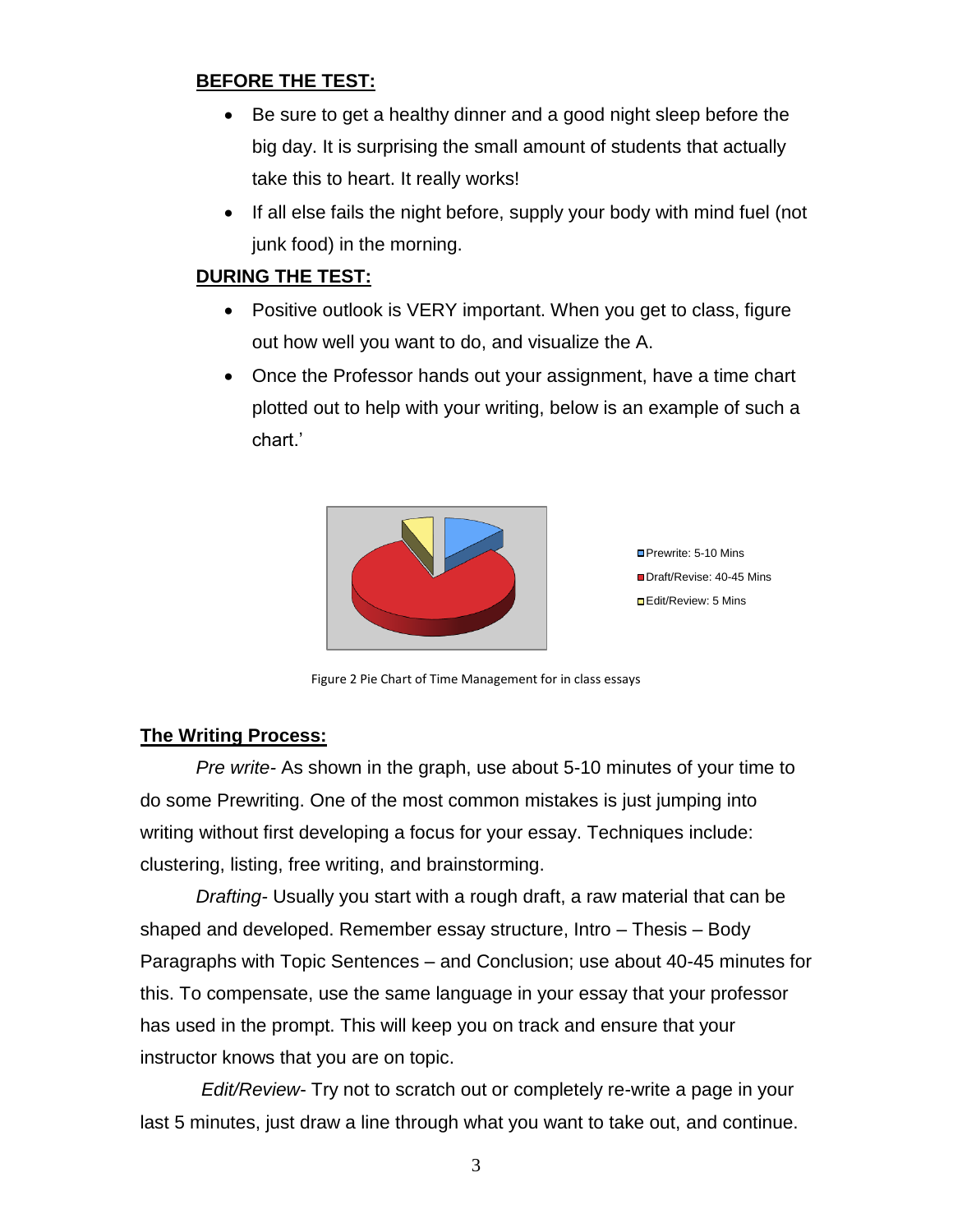Remember you have a set time and don't want to be stuck in the middle of rewriting a page when that time is up.

Here are some writing prompts you can sit down and work on. With these, try to limit yourself to only 20 minutes. Try one or two, or all of them for the most practice:

- 1. Write a short summary describing your experience of LAVC. Ask yourself certain questions to trigger ideas, for example: where is the campus located and what kind of environment is it in? What do you actively pursue as a Major? Or if you're undecided, what do you think you'd like to do and how can LAVC help achieve that? Compare and Contrast your experience at LAVC to other schools you've attended.
- 2. Write a story about your youth. Illustrate where you grew up, and describe what your favorite hobby was, or who was your best friend.
- 3. Recall a time when you went on vacation. Explain about where you went, the people and places you saw, and their reaction towards you. Would you ever take this trip again and why?
- 4. Discuss/Examine one of your favorite teachers/professors. When did you come in contact with this person? Why did you like him/her? Have you changed positively because of this person, and what were the things that made you change? Talk about the inspiration you've found through learning.

## **If you are given an article prior to the essay:**

When you're reading over an article for the first time, try some of these tips to improve your essay:

- 1. Orient yourself with a quick review: Look at the title: What's the subject and context?
- 2. Who's who with the Author: does he hold any bias or comment at all on the subject?
- 3. Jot down the 6 W's: Who, What, Where, When, Why (and How!)